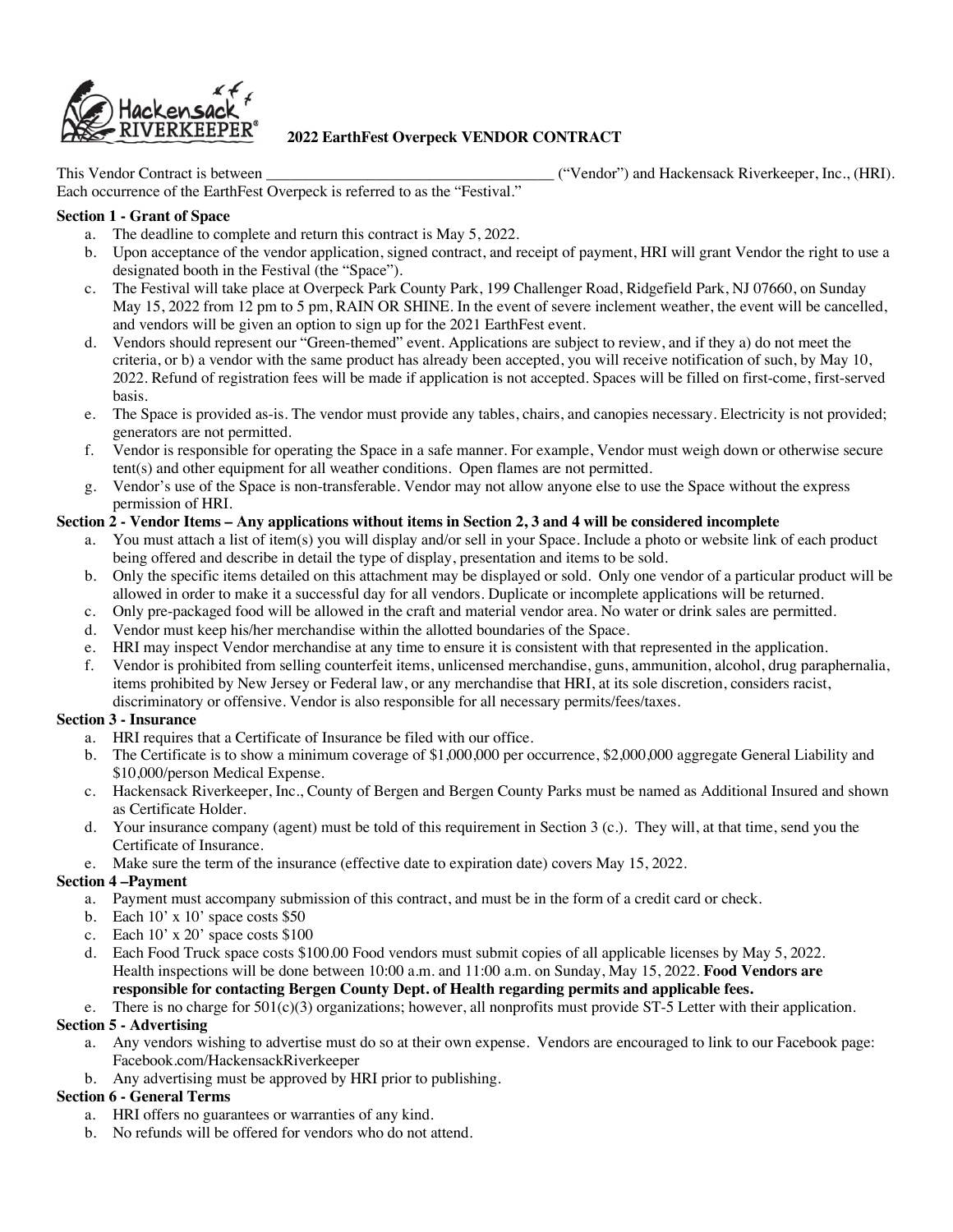- c. There will be no refunds if any unforeseen acts of God, weather, terrorism or war result in the cancellation of the Festival.
- d. Vendor should arrive on May 15, 2022 for load-in/set-up between 10 a.m. and 11 a.m., and ready for operation by the official opening time of the Festival of 12 p.m. **Vehicles must be moved to the designated parking area no later than 11:30 am.**
- e. Vendors must remove all products and equipment at the end of the Festival. Vendor must remove their own trash from the Space and properly dispose of recyclable and compostable materials in containers provided by HRI. Vendors must leave the Space waste-free and in the same condition as when provided.
- f. Vendor must vacate the Festival grounds no later than 6 p.m., Sunday May 15, 2022. Vendor may not vacate the Festival prior to the official closing time of 5 p.m. without the express permission of HRI.
- g. Please make a copy of this contract for your records. Signed contracts will remain at the HRI office.

### **Section 7 - Causes for Denial or Revocation of Selling Privileges & Disciplinary Actions, and Result Thereof**

- **a.** Any Vendor who, is not "green" as described on the application, seeks to evade or refuses to make payment of the proper rental and space fees, or ignores the festival operational guidelines will be denied selling privileges and be required to leave. **Food vendors must not serve food or drink in plastic or Styrofoam containers. No plastic bags, or straws.**
- b. Use of racial or ethnic slurs, profanities, derogatory language and other inappropriate behavior will not be tolerated on the Festival premises and will be cause for denial of selling privileges and vendor may be required to leave.
- c. HRI may impose additional rules and regulations, as it deems necessary. HRI will notify Vendor of these additional rules.
- d. HRI may revoke this contract, cancelling Vendor's right to occupancy, if HRI believes, at its sole and complete discretion that Vendor has violated any of the terms of this contract.
- e. If HRI revokes Vendor's selling privileges or otherwise cancels this contracts under the terms listed above, Vendor will immediately vacate under the terms of this contract listed at Section  $6(e-g)$ .

## **Section 8 - Laws and Permits**

- a. Vendor must comply with all relevant local, state and federal laws.
- b. Vendor is responsible for obtaining and paying for all business licenses, permits and taxes that are required for its operation, including state sales tax. All vendors shall provide HRI with a valid EIN Number in order to sell merchandise at the Festival. **Food Vendors are responsible for contacting Bergen County Dept. of Health regarding permits and applicable fees.**
- c. All vendor sales are limited to the space designated by the event manager for each vendor. Vendors will not be permitted to sell merchandise or services outside of their Space.

## **I HAVE READ, UNDERSTAND AND WILL COMPLY WITH ALL RULES AND REGULATIONS AS OUTLINED IN THIS APPLICATION.**

| <b>CONTACT INFORMATION</b>                         |                                                              |
|----------------------------------------------------|--------------------------------------------------------------|
|                                                    |                                                              |
| PAYMENT INFORMATION:<br>Craft and Material Vendors |                                                              |
|                                                    | Number of Food Truck Spaces # ________________ @ 100.00 each |
|                                                    | Non-profit Space ________ @ No Charge                        |
|                                                    |                                                              |

Total fees due \$\_\_\_\_\_\_\_\_\_\_